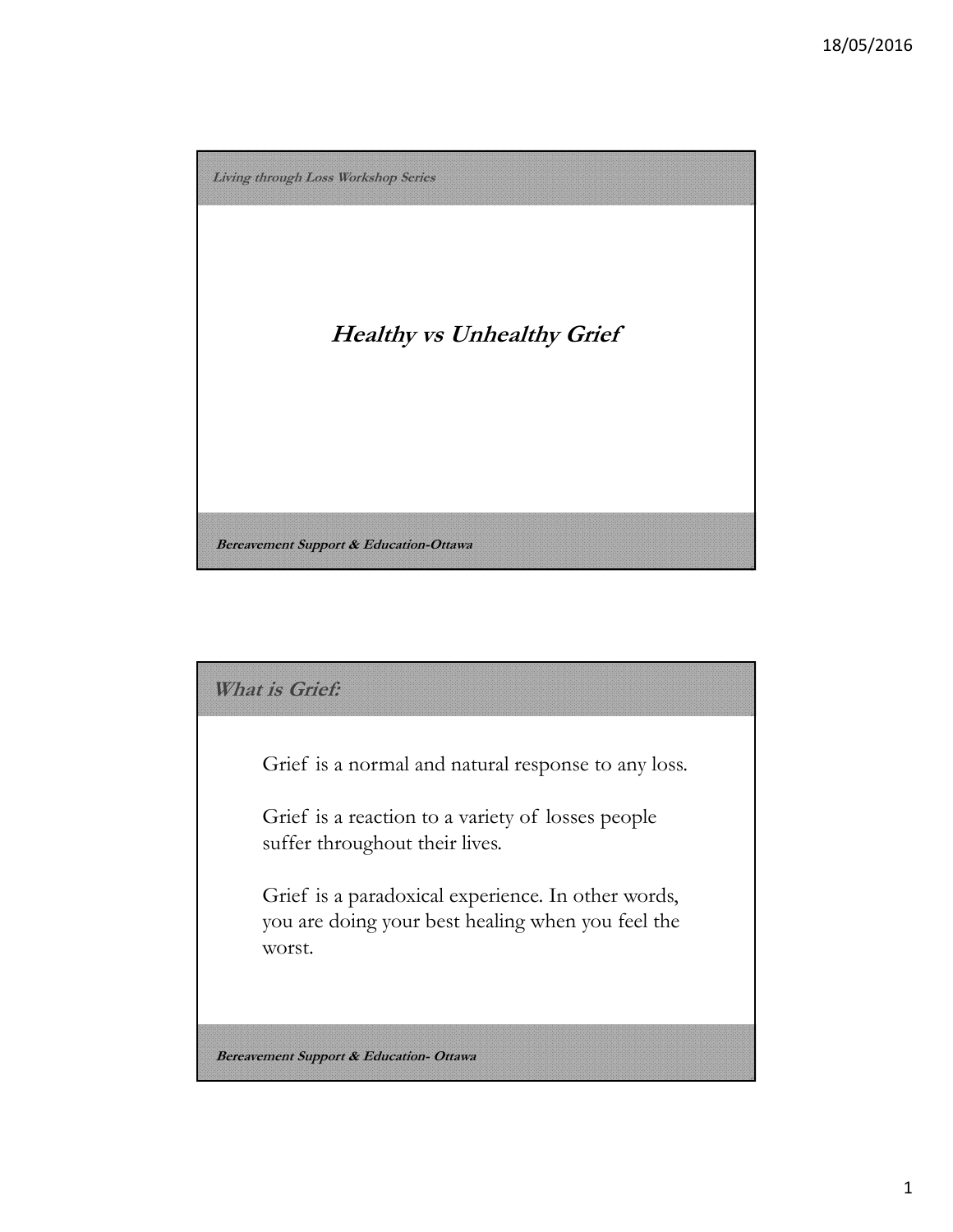

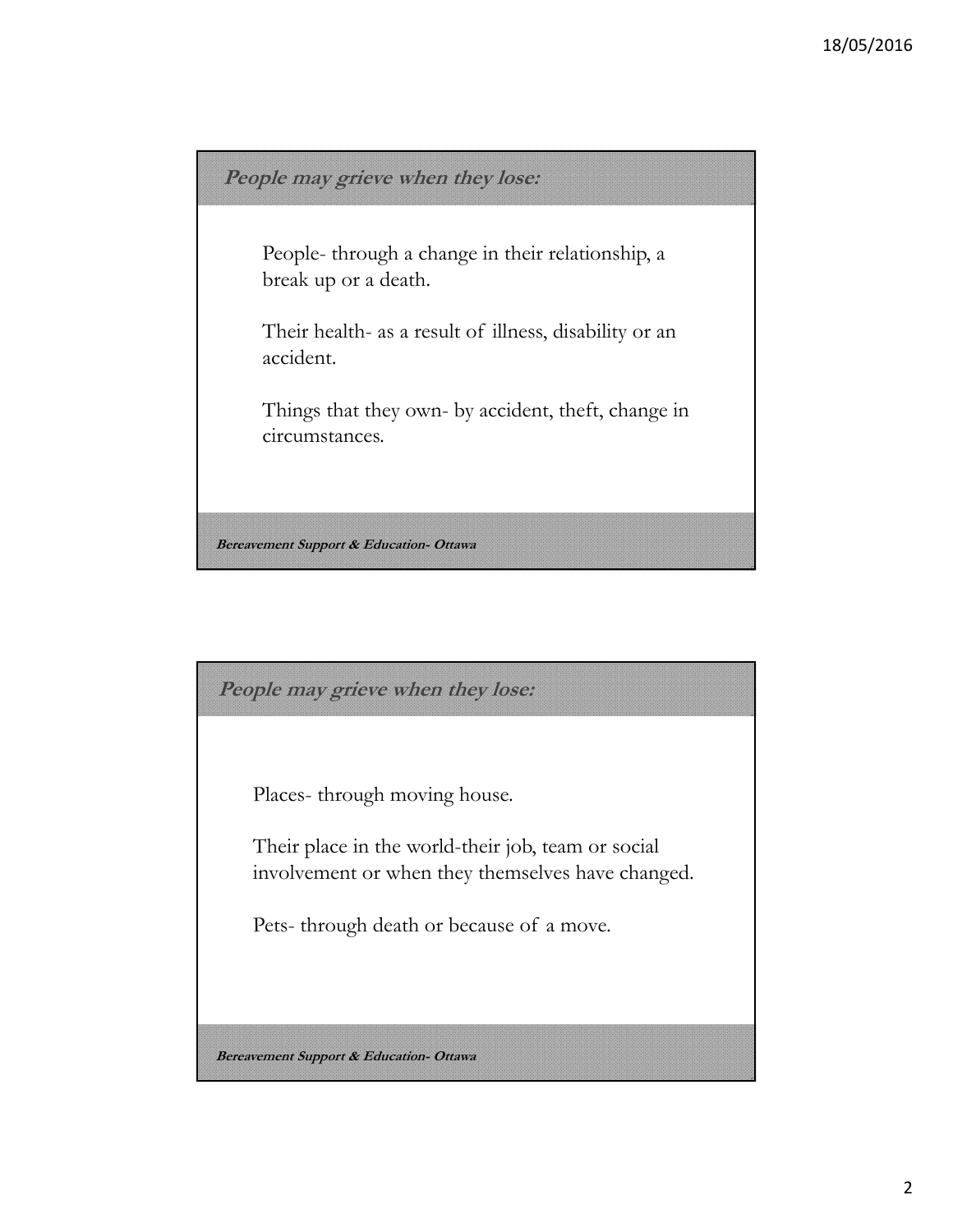

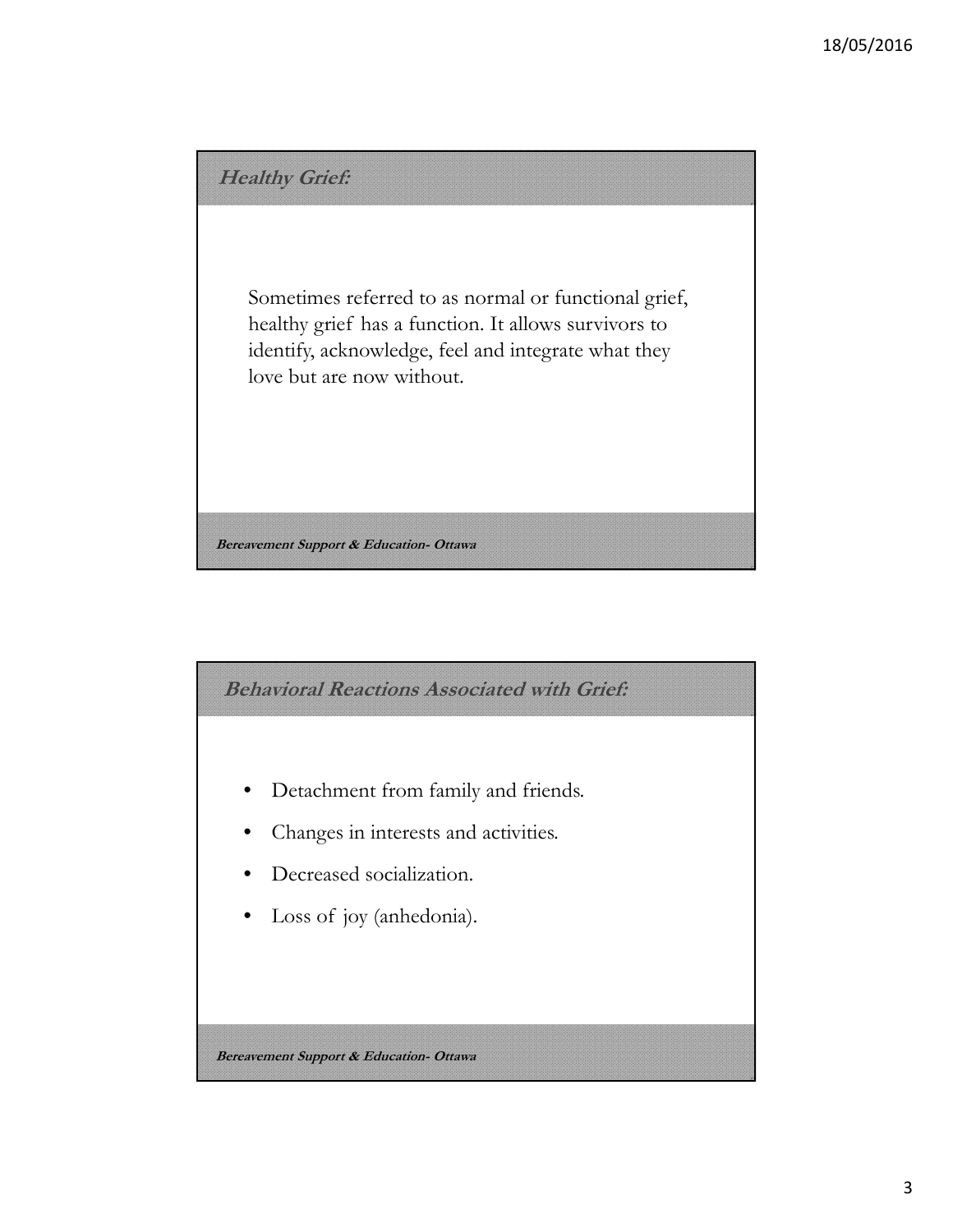

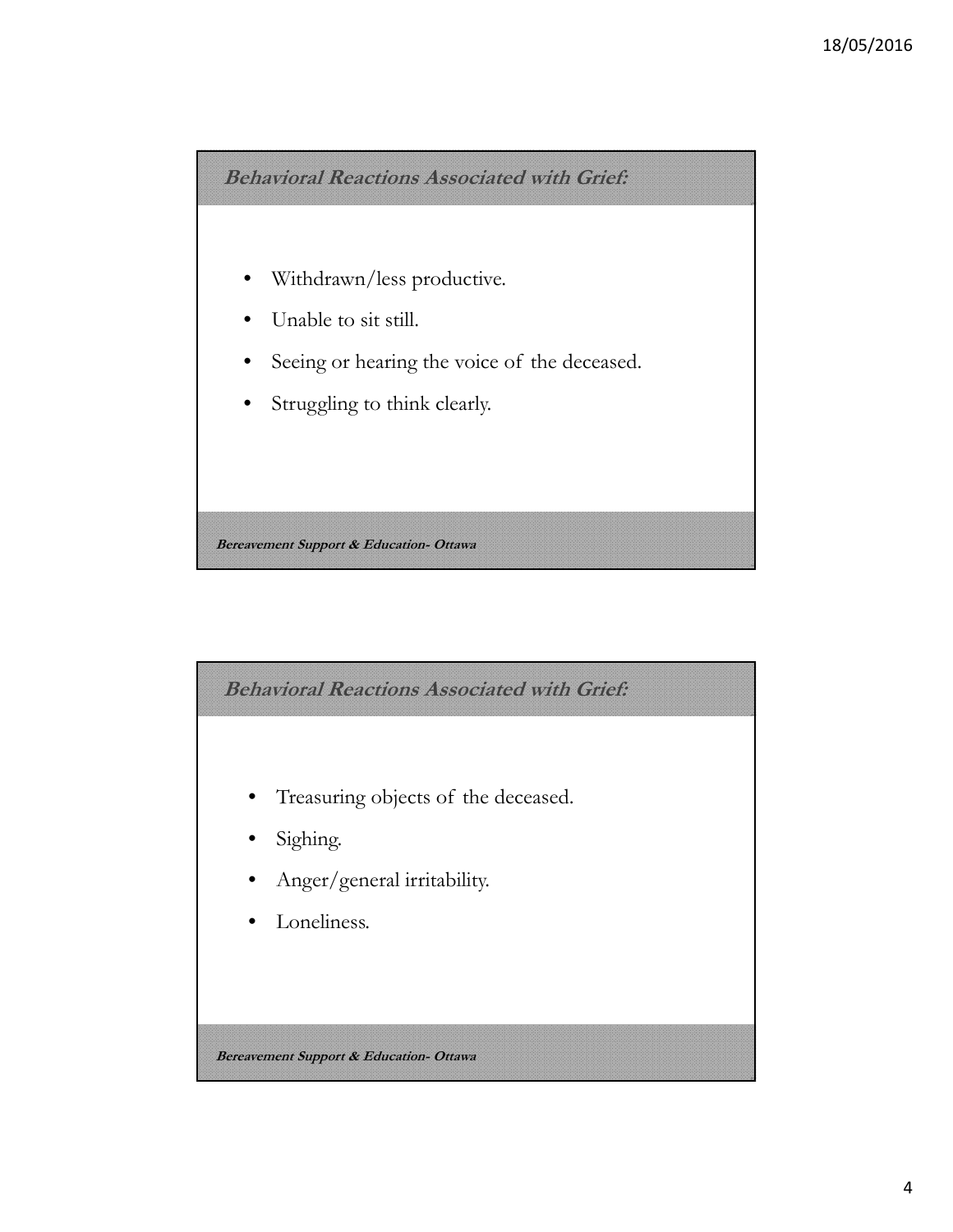

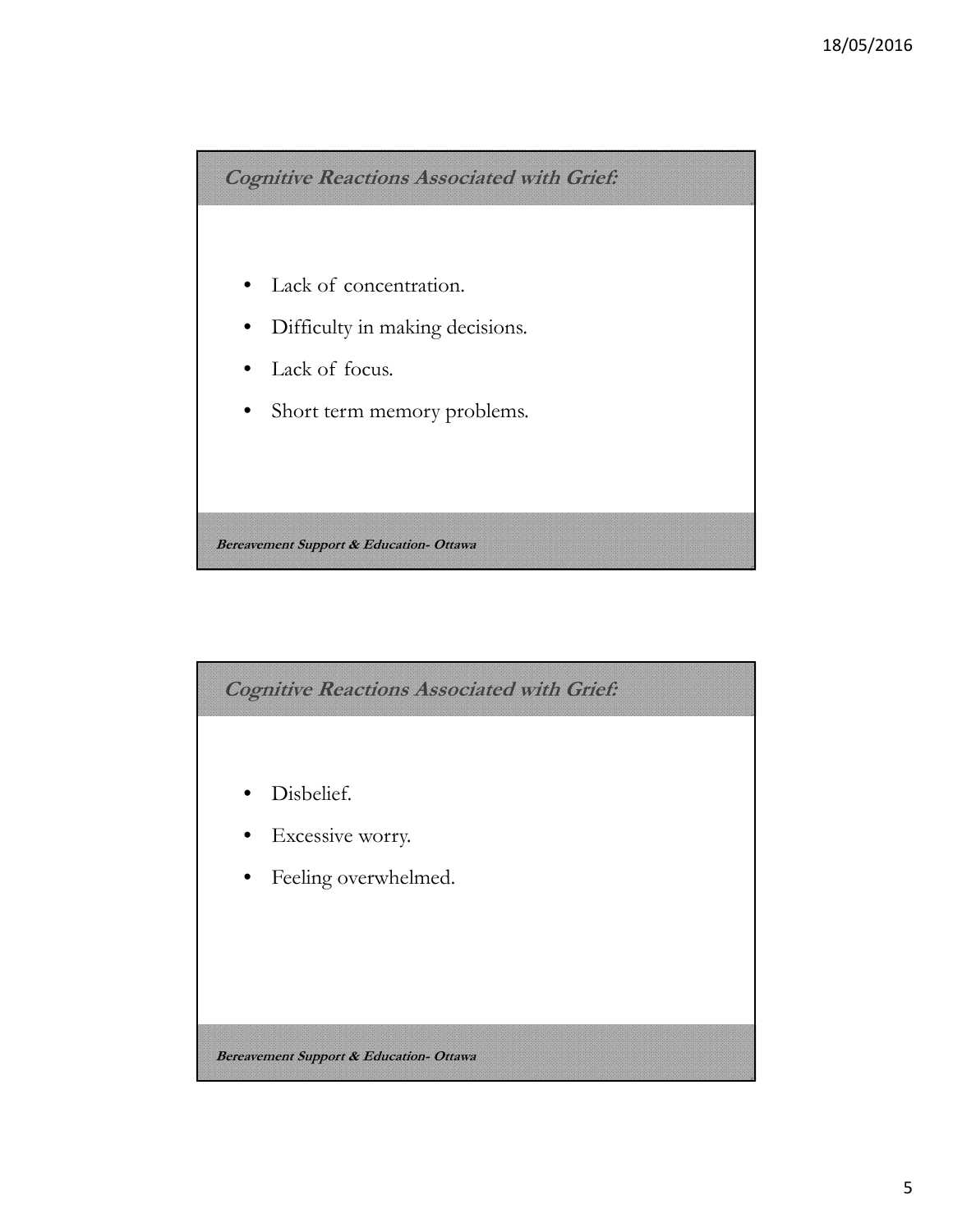

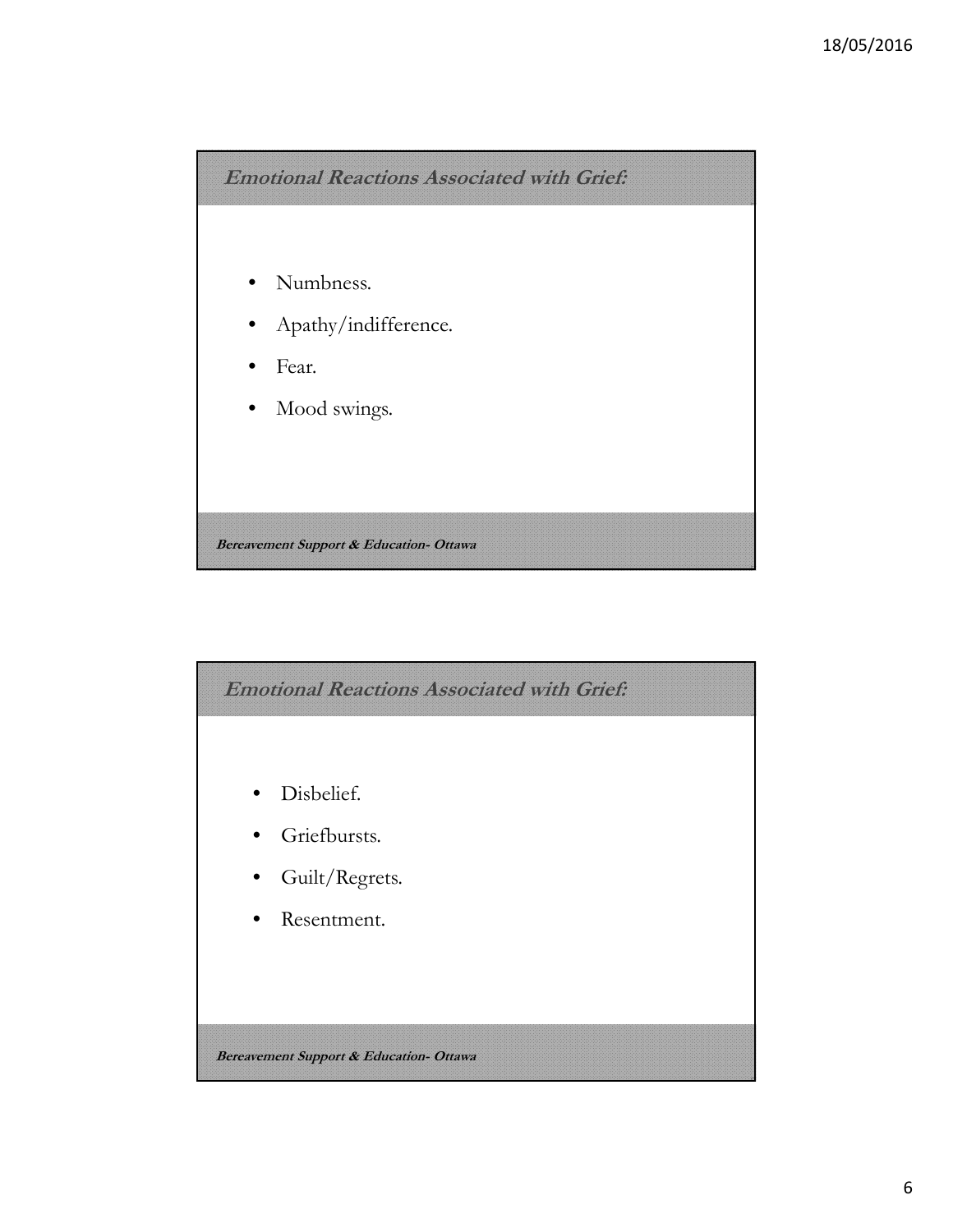

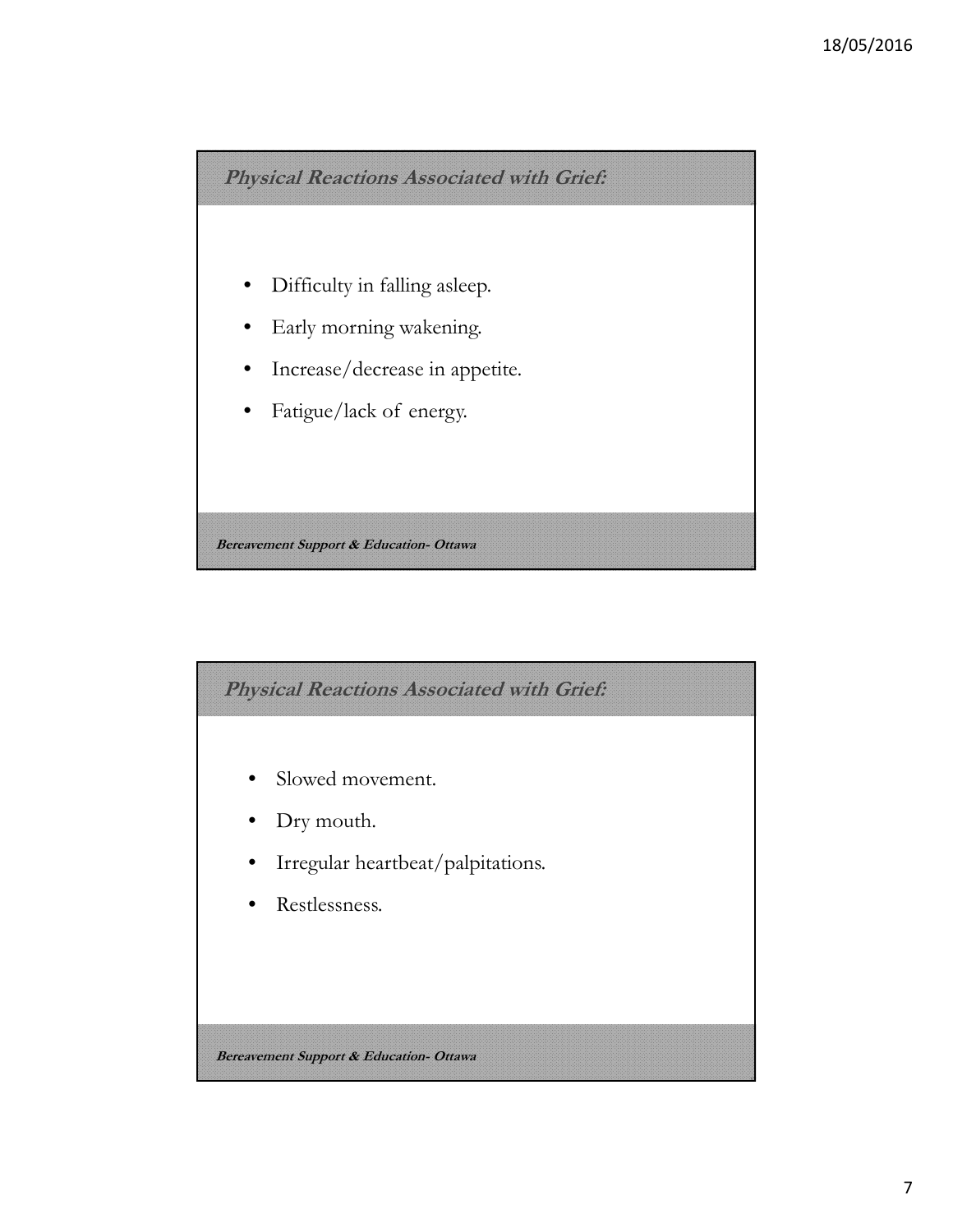

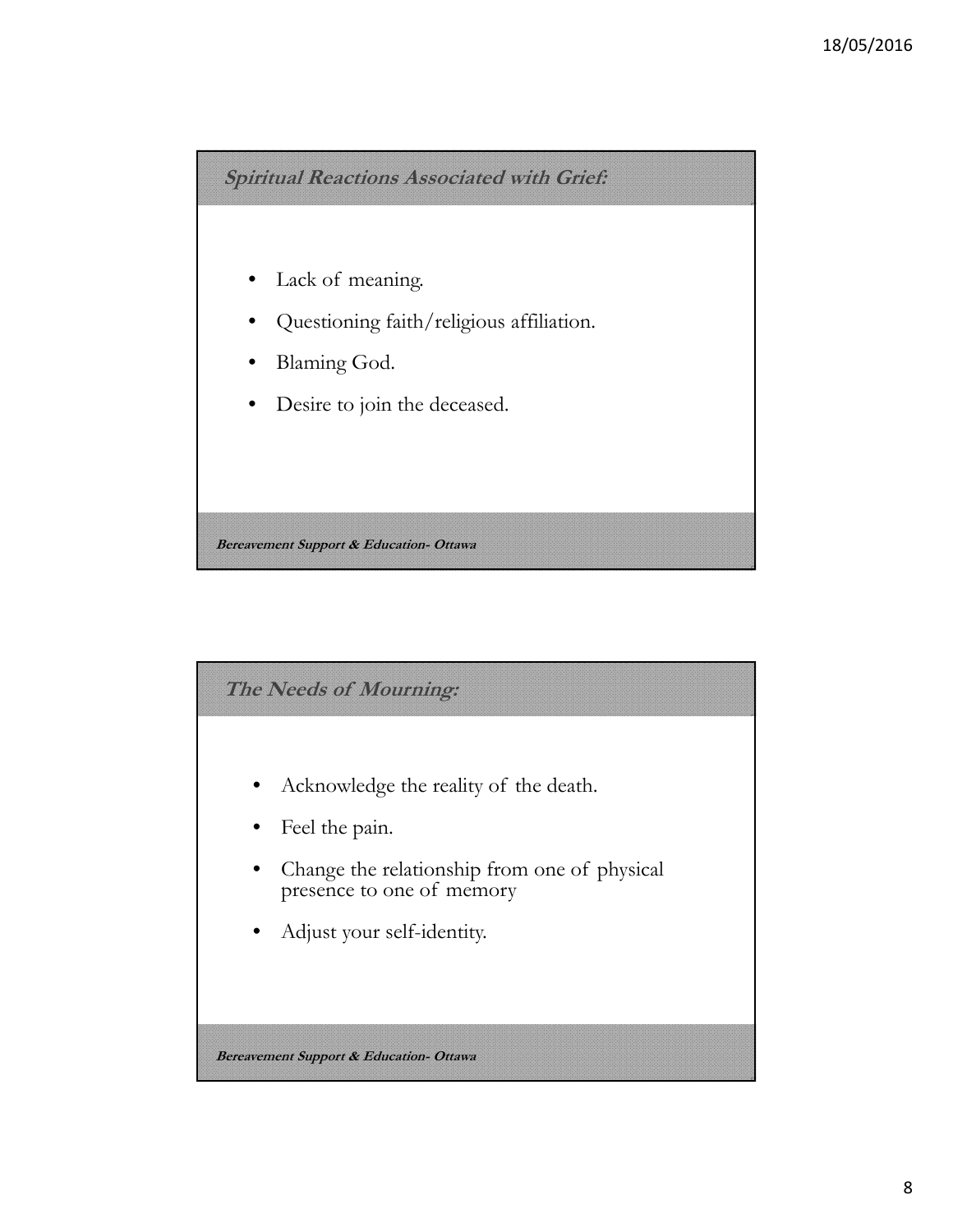

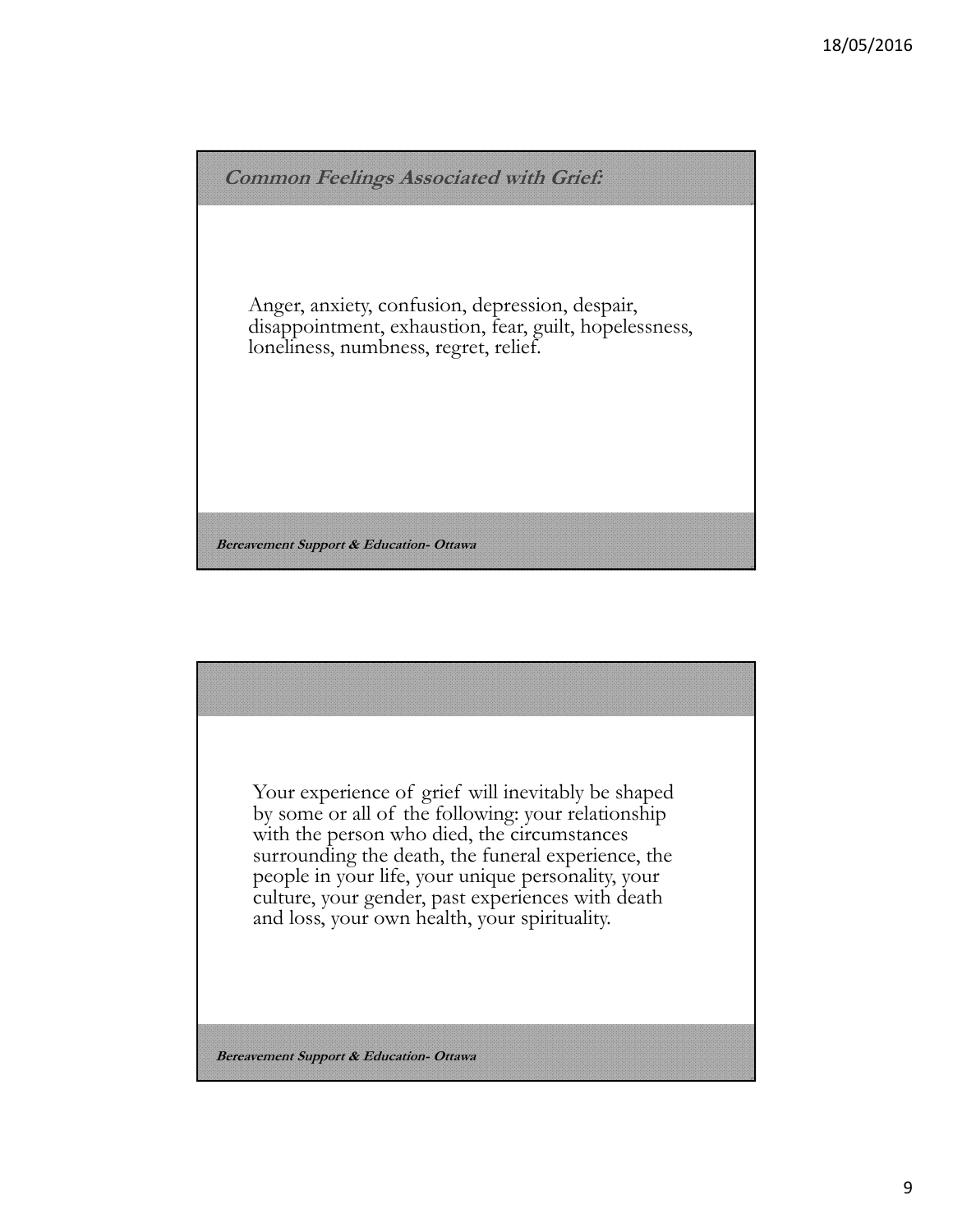Grieving is as natural as crying when you are hurt, sleeping when you are tired, eating when you are hungry, or sneezing when your nose itches. It's nature's way of healing a broken heart. Don't let anyone take your grief away from you. You deserve it and you must have it. If you had major surgery, no one would pressure you to run a marathon the next week. Grief is a major wound. It does not heal overnight.

Doug Manning

**Bereavement Support & Education- Ottawa**

**Unhealthy Grief Terminology:** 

Unhealthy grief prolongs suffering, interrupts normal activities, or prevents life from being lived to the fullest.

The following are some of the terms used when development is hindered: abnormal, chronic, complex, complicated, conflicted, dysfunctional, impaired, pathological, problematic, prolonged, unhealthy, unresolved.

**Bereavement Support & Education- Ottawa**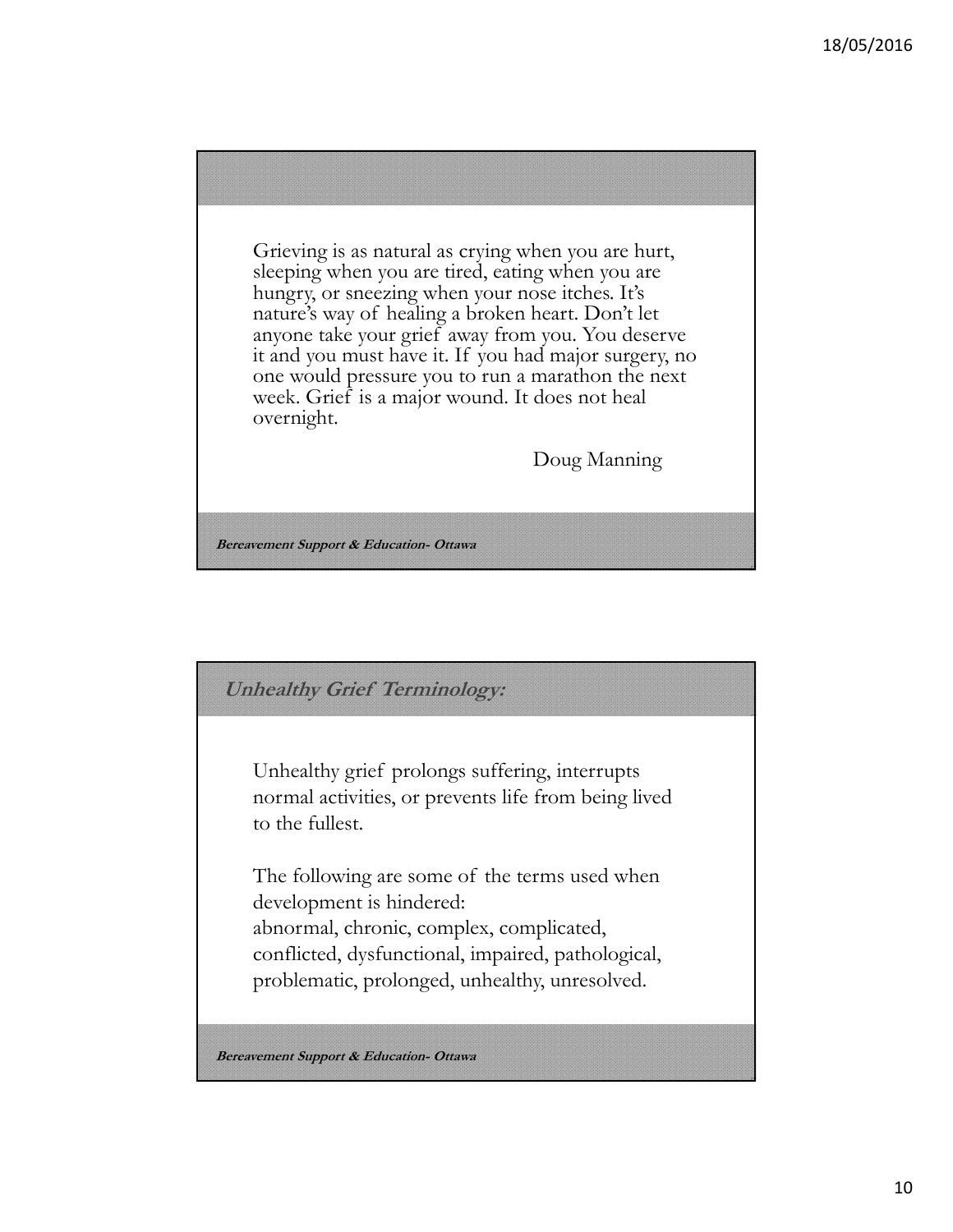

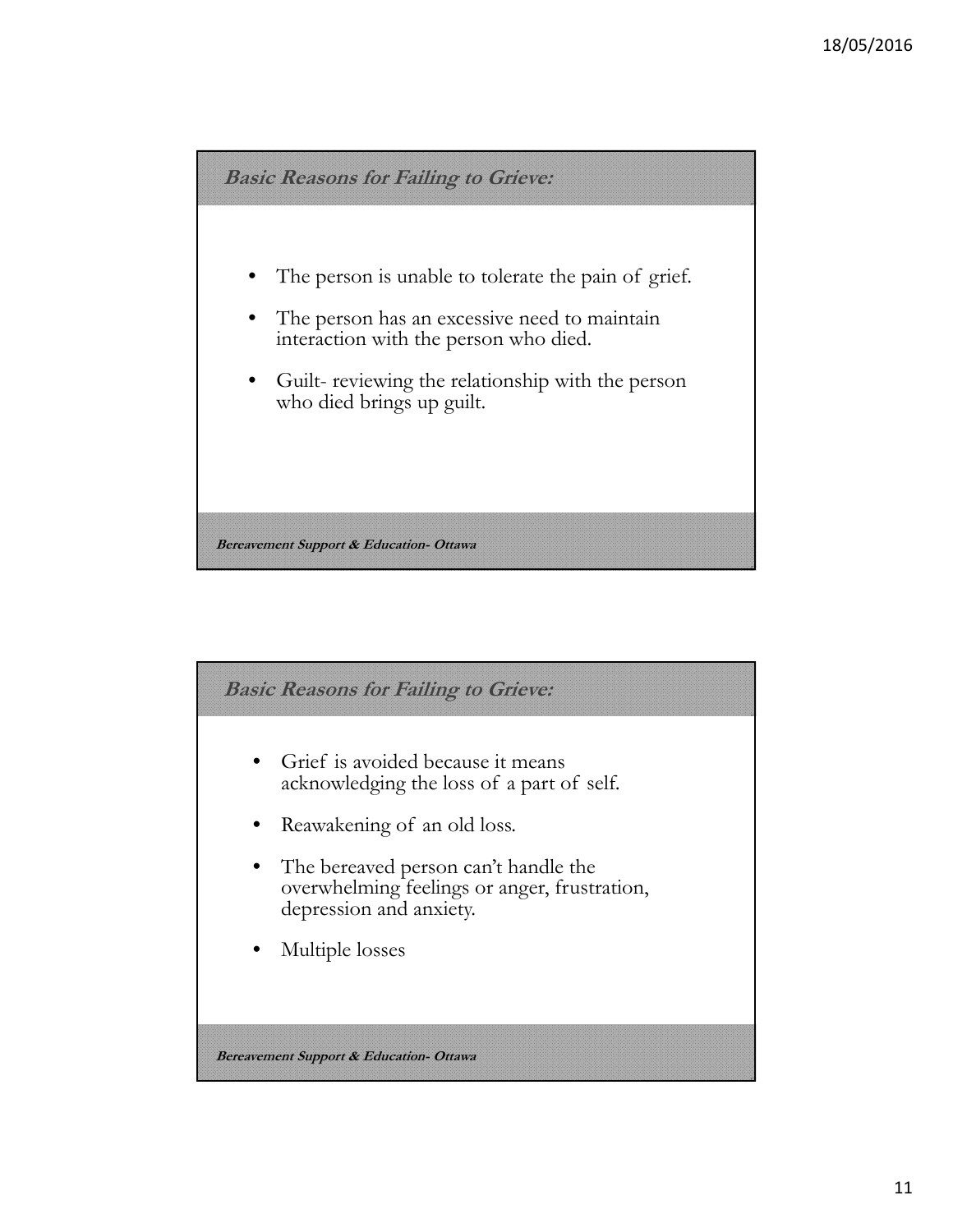

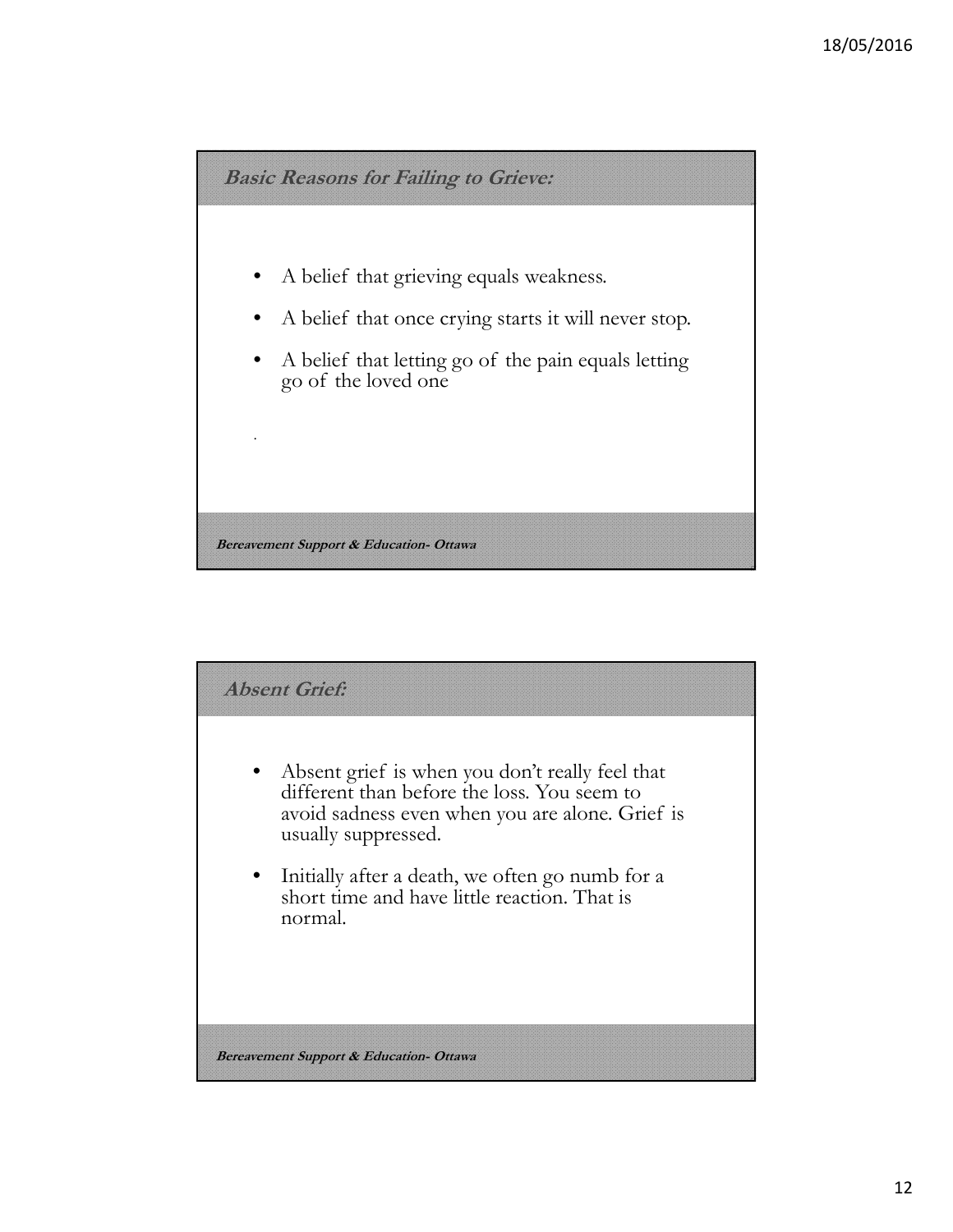

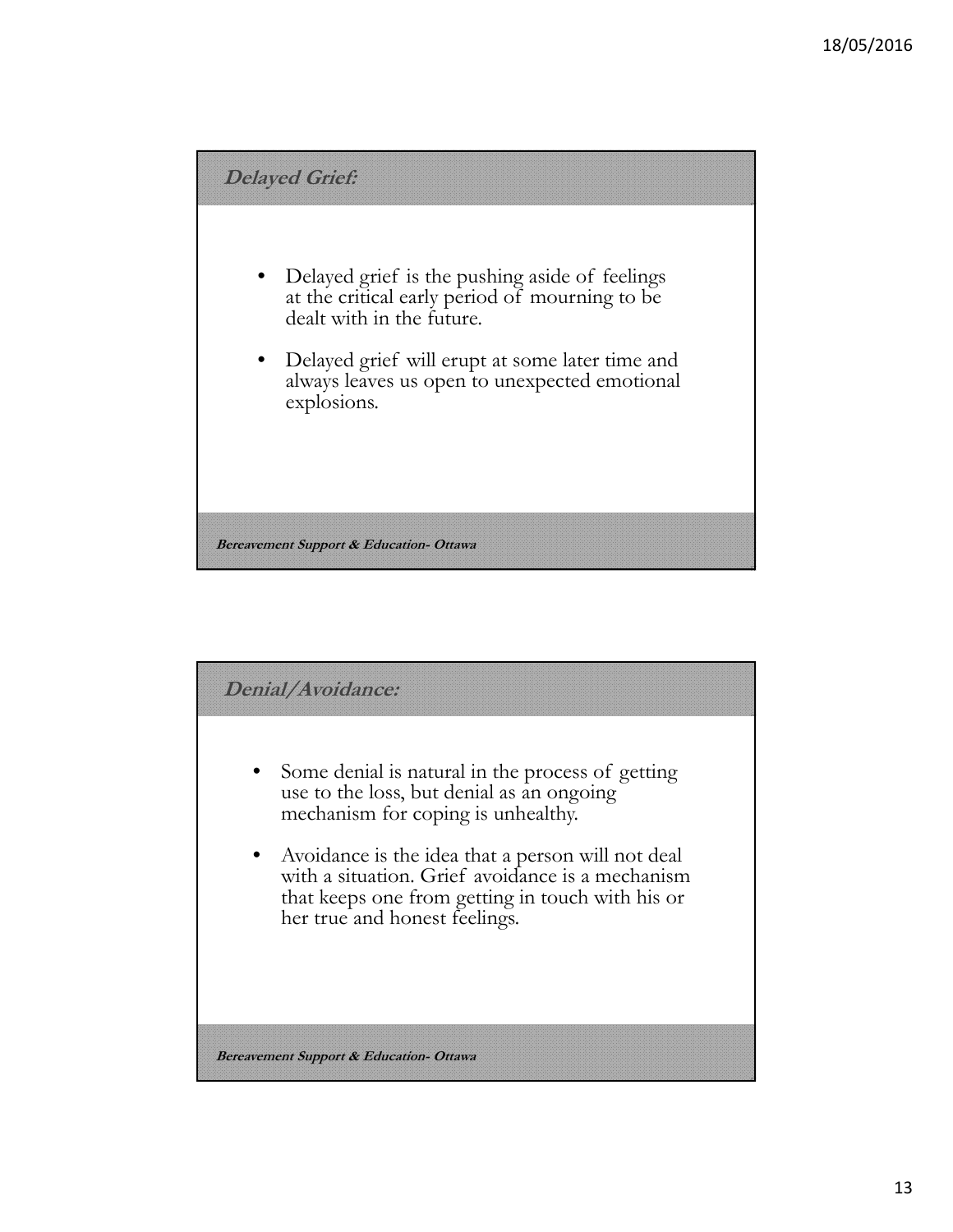

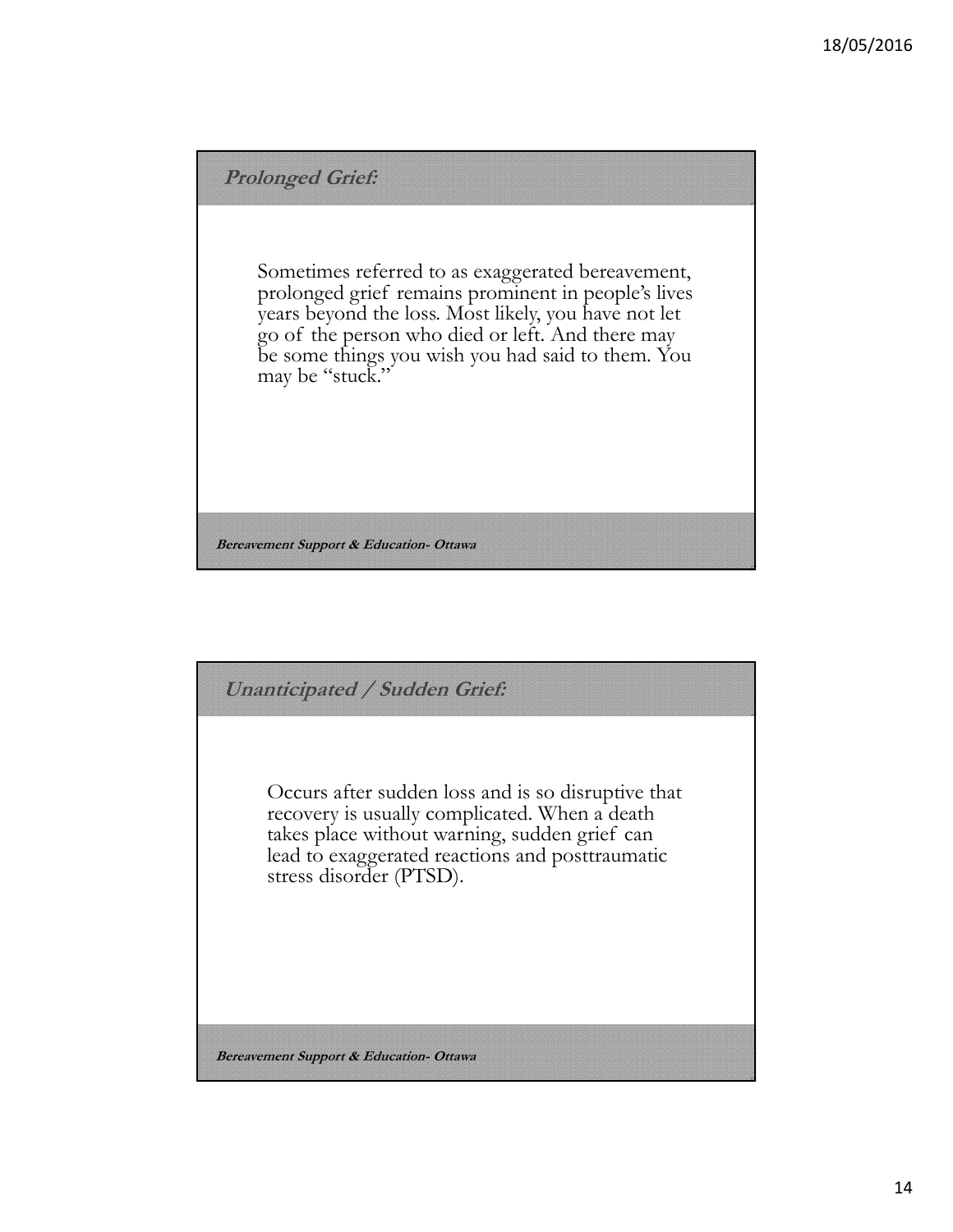